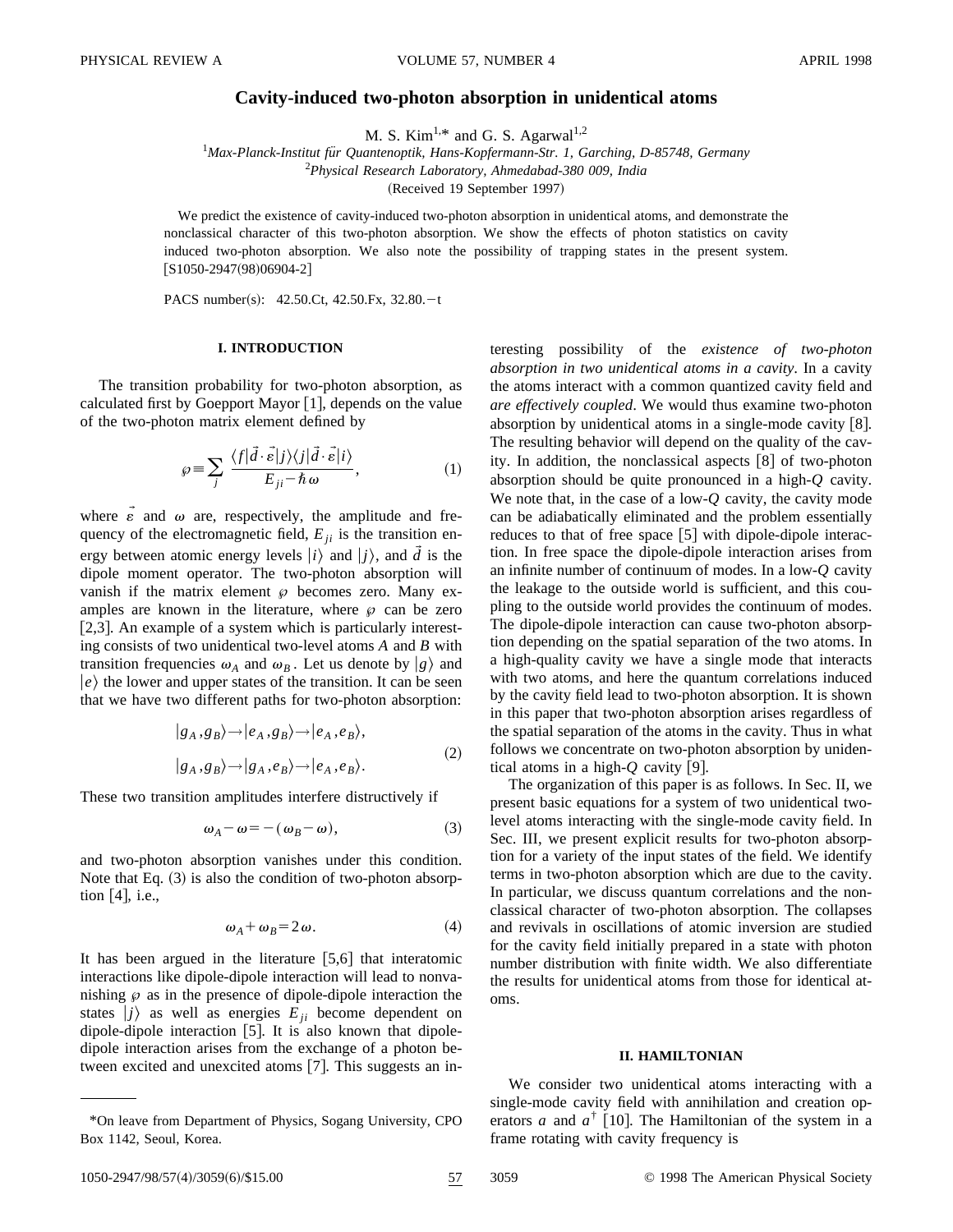]*Cs*

$$
H = \hbar \kappa_A (a^{\dagger} |g_A\rangle\langle e_A| + a |e_A\rangle\langle g_A|)
$$
  
+  $\hbar \kappa_B (a^{\dagger} |g_B\rangle\langle e_B| + a |e_B\rangle\langle g_B|)$   
-  $\hbar \Delta_A |g_A\rangle\langle g_A| - \hbar \Delta_B |g_B\rangle\langle g_B|,$  (5)

where  $\kappa_A$  and  $\kappa_B$  are the coupling constants. In the model, the cavity field is detuned by  $\Delta_A$  and  $\Delta_B$ , respectively, for atoms *A* and *B*.

As two-level atoms are considered, an atom evolves between its ground state  $|g_{A,B}\rangle$  and excited state  $|e_{A,B}\rangle$ , where the subscripts *A* and *B* refer to the atoms. Let us denote by  $|g_A, g_B, n\rangle$  a state of the combined atom-field system, where both of the atoms are in their ground states and *n* photons are present in the cavity. When similar notations are used for the other combined states of the atom-field system, the total state vector at time *t* can be written as

$$
|\Psi(t)\rangle = C_1|e_A, e_B, n-2\rangle + C_2|e_A, g_B, n-1\rangle
$$
  
+ 
$$
C_3|g_A, e_B, n-1\rangle + C_4|g_A, g_B, n\rangle, \qquad (6)
$$

where  $C_i$ ,  $i=1, 2, 3$ , and 4, are the time-dependent amplitudes of states. With use of Eqs.  $(5)$  and  $(6)$ , it is a simple matter to write down the equations of motion for the amplitudes:

$$
\frac{\partial C_1}{\partial t} = -i\kappa_B \sqrt{n-1} C_2 - i\kappa_A \sqrt{n-1} C_3,
$$
  

$$
\frac{\partial C_2}{\partial t} = -i\kappa_B \sqrt{n-1} C_1 + i\Delta_B C_2 - i\kappa_A \sqrt{n} C_4,
$$
  

$$
\frac{\partial C_3}{\partial t} = -i\kappa_A \sqrt{n-1} C_1 + i\Delta_A C_3 - i\kappa_B \sqrt{n} C_4,
$$
 (7)

$$
\frac{\partial C_4}{\partial t} = -i\kappa_A \sqrt{n} C_2 - i\kappa_B \sqrt{n} C_3 + i(\Delta_A + \Delta_B) C_4.
$$

These four coupled differential equations can be solved analytically. In this paper, however, for a clear study of twophoton absorption, we simplify the problem by setting  $\kappa_A = \kappa_B = \kappa$ . Our primary interest is in the evolution of the atoms for various detunings. For identical atoms  $\Delta_A = \Delta_B$ , and this case has been extensively studied in the literature [11]. We keep single-photon detuning large so as to have small single-photon absorption.

### **III. TWO-PHOTON ABSORPTION**

We want to consider the two-photon absorption by two unidentical atoms under the condition  $\Delta_A + \Delta_B = 0$ . Note here that single-photon detunings are nonzero. In this case, the equations of motion  $(7)$  become

$$
\frac{\partial C_1}{\partial t} = -i\kappa \sqrt{n-1} C_s,
$$
  

$$
\frac{\partial C_s}{\partial t} = -2i\kappa \sqrt{n-1} C_1 + i\Delta C_a - 2i\kappa \sqrt{n} C_4,
$$
  

$$
\frac{\partial C_a}{\partial t} = -i\Delta C_s,
$$
  

$$
\frac{\partial C_4}{\partial t} = -i\kappa \sqrt{n} C_s,
$$
  
(8)

where  $C_s = C_2 + C_3$  is the amplitude of the symmetric state,  $C_a = C_2 - C_3$  that of the antisymmetric state, and  $\Delta_A = -\Delta_B = \Delta$ . In the unidentical-atom case the evolution of the system remains the four-level-atomic system, as the antisymmetric state is strongly coupled with the symmetric state.

The equations of motion  $(8)$  are easily solved. We find that when both the atoms are initially in their ground states, the probability of the atoms being in excited states at time *t* is

$$
|C_1|^2 = \left(4\kappa^2 \frac{\sqrt{n(n-1)}}{z_1^2}\right)^2 \sin^4 \left(\frac{z_1 t}{2}\right),
$$
  

$$
z_1 = \sqrt{\Delta^2 + 2\kappa^2 (2n-1)}.
$$
 (9)

This is a simple periodic function with the Rabi frequency  $2z<sub>1</sub>$ . The evolution of the population density is plotted in Fig. 1(a) when the cavity field is initially prepared with the  $n=10$ Fock state. The simple sinusoidal behavior is the result of two-photon absorption by the atoms. Note the dependence of the Rabi frequency on the excitation of the Fock state. Note that effective two-photon Hamiltonians  $|12|$  will lead to a dependence of the form  $n(n-1)$  square root in the argument of the sine term. Note further that if  $\Delta$  is large compared to  $2\kappa^2(2n-1)$ , then we effectively obtain the result obtained from second-order perturbation theory. In the absence of the cavity we replace *n* and  $n-1$  by  $\alpha^2$  ( $\alpha$  is the *c* number amplitude of the field), and for two-photon absorption we obtain

$$
|C_1|^2 = \left(\frac{4\kappa^2 \alpha^2}{z_c^2}\right)^2 \sin^4\left(\frac{z_c t}{2}\right), \quad z_c \equiv \sqrt{\Delta^2 + 4\kappa^2 \alpha^2}.\tag{10}
$$

We also note the existence of trapping states if interaction time  $\tau_{\text{int}}$  is such that

$$
\sqrt{\Delta^2 + 2\kappa^2 (2n-1)} \tau_{\text{int}} = 2m\,\pi,\tag{11}
$$

where *m* is an integer. These are analogs of the well-known [13] trapping states for single-photon absorption.

In our case of two-photon absorption, the symmetric state is coupled to the antisymmetric state, and the antisymmetric state has a chance to be populated when  $\Delta \neq 0$ . To consider the coupling between symmetric and antisymmetric states, we calculate the possibility of the atoms being in the antisymmetric state having assumed that the atoms are initially in the symmetric state: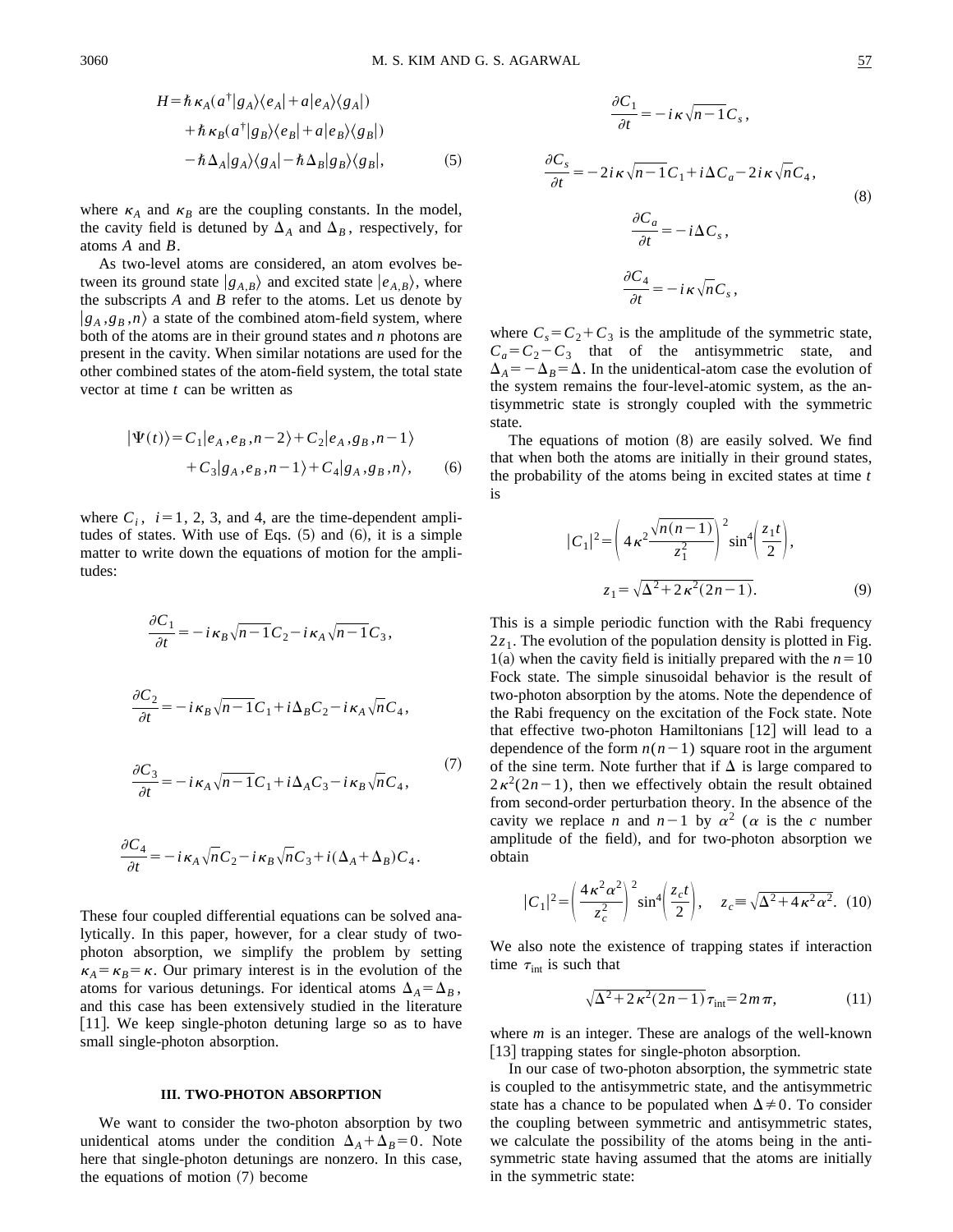

FIG. 1. Probability of both the atoms being in their excited states as a function of the interaction time *t*. The atoms were assumed to be initially in their excited states, and the cavity field initially prepared in the ten-photon Fock state. The detunings are  $\Delta_A = -\Delta_B = 5$  (a) and  $\Delta_A = \Delta_B = 5$ . The *x* axis is in units of the coupling constant  $\kappa$ .

$$
|C_a|^2 = \left(\frac{\Delta}{z_1}\right)^2 \sin^2 z_1 t. \tag{12}
$$

When the detuning is large, the atoms bounce back and forth between the antisymmetric and symmetric states. When the detuning is zero the antisymmetric state is decoupled, and the atomic evolution reduces to the three-level system.

We next compare the results on two-photon absorption with a system of identical atoms whose transition frequency is detuned from the cavity field, so we set  $\Delta_A = \Delta_B = \Delta$ . The equations of motion  $(7)$  for the two identical atoms are reduced to



FIG. 2. Quantum correlation when the cavity field is initially prepared with the ten-photon Fock state. The detunings are  $\Delta_A = -\Delta_B = 5$ . The *x* axis is in units of the coupling constant  $\kappa$ .

$$
\frac{\partial C_1}{\partial t} = -i\kappa \sqrt{n-1} C_s,
$$
  

$$
\frac{\partial C_s}{\partial t} = -2i\kappa \sqrt{n-1} C_1 + i\Delta C_s - 2i\kappa \sqrt{n} C_4,
$$
 (13)  

$$
\frac{\partial C_4}{\partial t} = -i\kappa \sqrt{n} C_s + 2i\Delta C_4.
$$

For identical atoms the two-photon resonance condition becomes identical to the one-photon resonance condition. When the atomic transition is resonant with the cavity field, the amplitude of both the atoms in the excited state is

$$
C_1 = -\frac{\sqrt{n(n-1)}}{2n-1}(1 - \cos\Omega t),
$$
 (14)

where the resonant Rabi frequency  $\Omega = \sqrt{2\kappa^2(2n-1)}$ . In the identical-atom case, Eqs.  $(13)$  show that the evolution is the same as that for the three-level atom interacting with a single-mode field. When the two identical atoms are initially prepared in their ground states and the cavity field in the Fock state, the time evolution of the probability  $|C_1|^2$  for both the atoms being in their excited states is plotted in Fig.  $1(b).$ 

If the detuning is chosen to be larger than the resonant Rabi frequency, i.e.,  $\Delta^2 \gg \Omega^2$ , Eqs. (13) are approximated to have three eigenvalues,  $i\Delta$ ,  $2i\overline{\Delta}$ , and  $-2i\overline{k^2(n-1)}/\Delta$ . As the eigenvalue  $2i\kappa^2(n-1)/\Delta \approx 0$ , we notice that the three eigenvalues are nearly evenly spaced. The probability of the atoms being their excited states is

$$
|C_1|^2 \approx 2\left(\frac{\kappa}{\Delta}\right)^4 n(n-1)
$$
  
 
$$
\times \left[3 - 4\cos\Delta t \cos\frac{\kappa^2}{\Delta}(n-1)t + \cos 2\Delta t\right].
$$
 (15)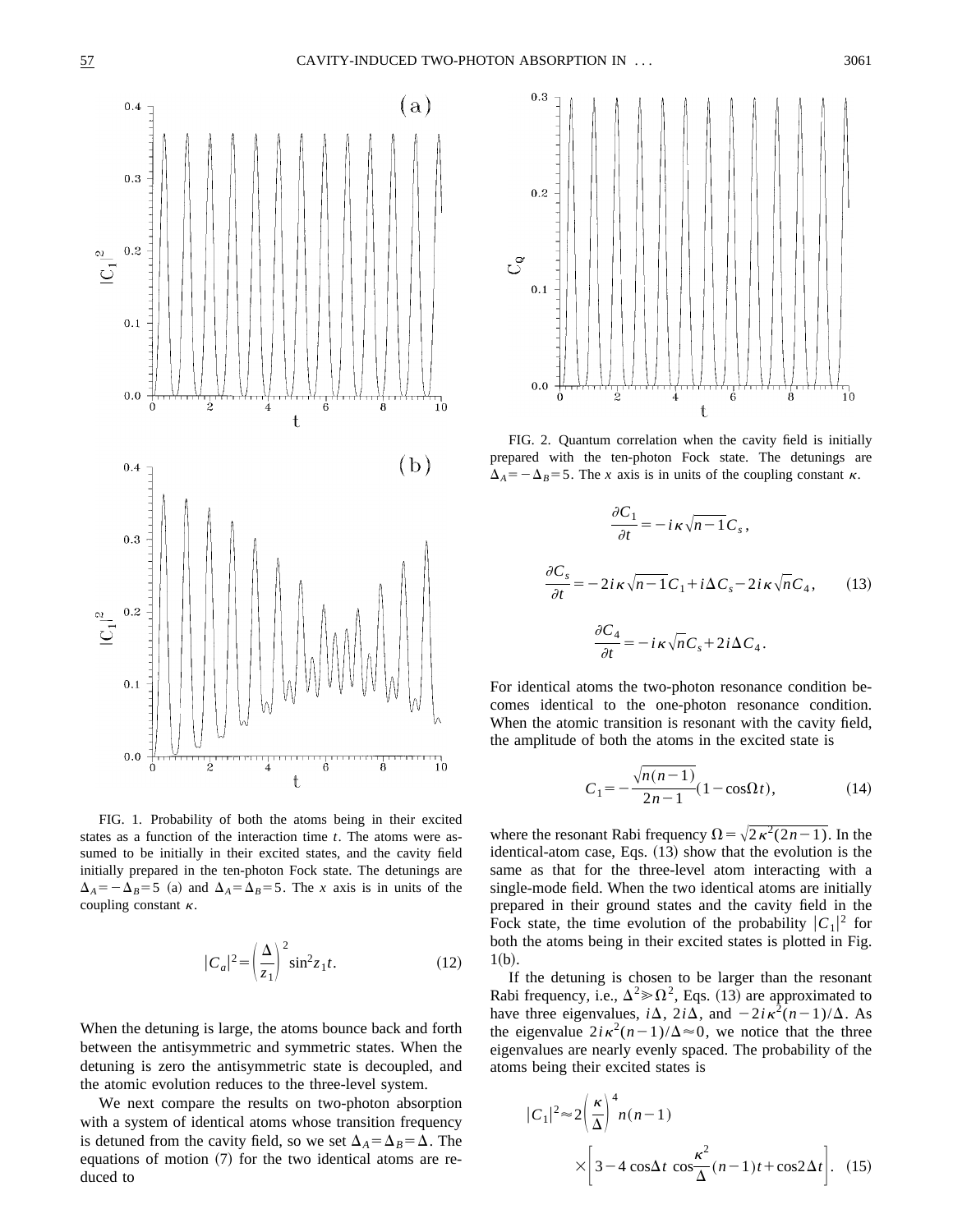The evolution is determined by the interference between the second and third terms in the brackets. The beating occurs because there are three evenly spaced eigenvalues which are caused by the stepwise transitions from the atomic groundground state to the excited-excited state. In Fig.  $1(b)$  we can see that this analogy applies even when  $\Delta^2 \approx \Omega^2$ . Clearly there are differences between two-photon absorption in a system of identical and unidentical atoms and these become *pronounced* for large times.

If the cavity field is not quantized, the product of each atom being in its excited state is the same as the probability of both the atoms being in their respective excited states. However, if the cavity field is quantized, the probability of the other atom to be excited is influenced by the one atom having been excited. We define the quantum correlation  $C<sub>Q</sub>$ as

$$
C_{Q} \equiv \langle |e_{A}, e_{B}\rangle \langle e_{A}, e_{B}| \rangle - \langle |e_{A}\rangle \langle e_{A}| \rangle \langle |e_{B}\rangle \langle e_{B}| \rangle. \quad (16)
$$

This value is *zero* when a *classical field* is considered to interact with the atoms. For our model, the quantum correlation is plotted in Fig. 2 when the cavity is initially prepared in the Fock state. The quantum correlations are found to be quite pronounced. In fact, Fig. 2 shows that  $C_Q$  is of the same order as  $|C_1|^2$ .

It may also be noted that the probabilities of only a singleatom excitation are different for the cases of  $\Delta_A = -\Delta_B$  and  $\Delta_A = \Delta_B$ . Assuming the atoms are initially in their ground states, the probability of atom *A* being in its excited state while leaving atom *B* in its ground state, at time *t*, is

$$
|C_2|^2 = \frac{2\kappa^2 n \Delta^2}{z_1^4} \left[ 2\sin^2 \frac{z_1}{2} t + \left(\frac{\kappa}{\Delta}\right)^2 (2n - 1)\sin^2 z_1 t \right],\tag{17}
$$

when  $\Delta_1 = -\Delta_2 = \Delta$ . If the detunings are chosen as  $\Delta_A = \Delta_B$ , the probability amplitude of only atom *A* being excited is the inverse-Laplace transform of

$$
\widetilde{C}_2(z) = \frac{-i\kappa\sqrt{n} z}{z^3 - 3i\Delta z^2 + 2[\kappa^2(2n-1) - \Delta^2]z - 4i\Delta\kappa^2(n-1)}.
$$
\n(18)

In the limit for large  $n$ , the denominator in Eq.  $(18)$  can be factored. When there is only a single photon present initially in the cavity, both evolutions  $(17)$  and  $(18)$  will show simple sinusoidal oscillations. In general, however, evolution  $(17)$ behaves differently from evolution  $(18)$ . The evolutions can also be compared with the case if the second atom were absent. In this case the probability  $P_e$  of the atomic excitation at time *t* is

$$
P_e = \frac{4\,\kappa^2 n}{\Delta^2 + 4\,\kappa^2 n} \sin^2\!\left(\frac{\sqrt{\Delta^2 + 4\,\kappa^2 n} \ t}{2}\right). \tag{19}
$$

Note the distinction among the three results  $(17)–(19)$ .

### **Collapses and revivals**

The Jaynes-Cummings model is well known for collapses and revivals in the evolution of atomic inversion when the cavity is initially in a coherent state. When the coherent field





FIG. 3. Probability of both atoms being in their excited states as a function of the interaction time *t*. The atoms were assumed to be initially in their ground states, and the cavity field initially prepared in the coherent state  $n=10$ . The detunings are (a)  $\Delta_A = -\Delta_B = 5$ and (b)  $\Delta_A = \Delta_B = 5$ . The *x* axis is in units of the coupling constant k.

of the mean photon number  $\overline{n}$  is initially in the cavity, the probability of two-photon absorption is calculated as the Poissonian-weighted sum of  $|C_1|^2$ :

$$
P_1 = e^{-\overline{n}} \sum_{n=0}^{\infty} \frac{\overline{n}^n}{n!} |C_1|^2.
$$
 (20)

When  $\Delta_A = -\Delta_B$ , Fig. 3(a) shows the collapse and revival character of two-photon absorption. Notice the first few full revivals. The well-defined half-revivals are also clearly seen. These half-revivals arise from the fourth power of sine term in  $|C_1|^2$ . When  $\Delta_A = \Delta_B$ , Fig. 3(b) shows that the oscillations do not revive as fully as in Fig.  $3(a)$ . The stepwise transitions between the ground-ground and excited-excited states bring about extra frequency dependence which makes the revivals less pronounced.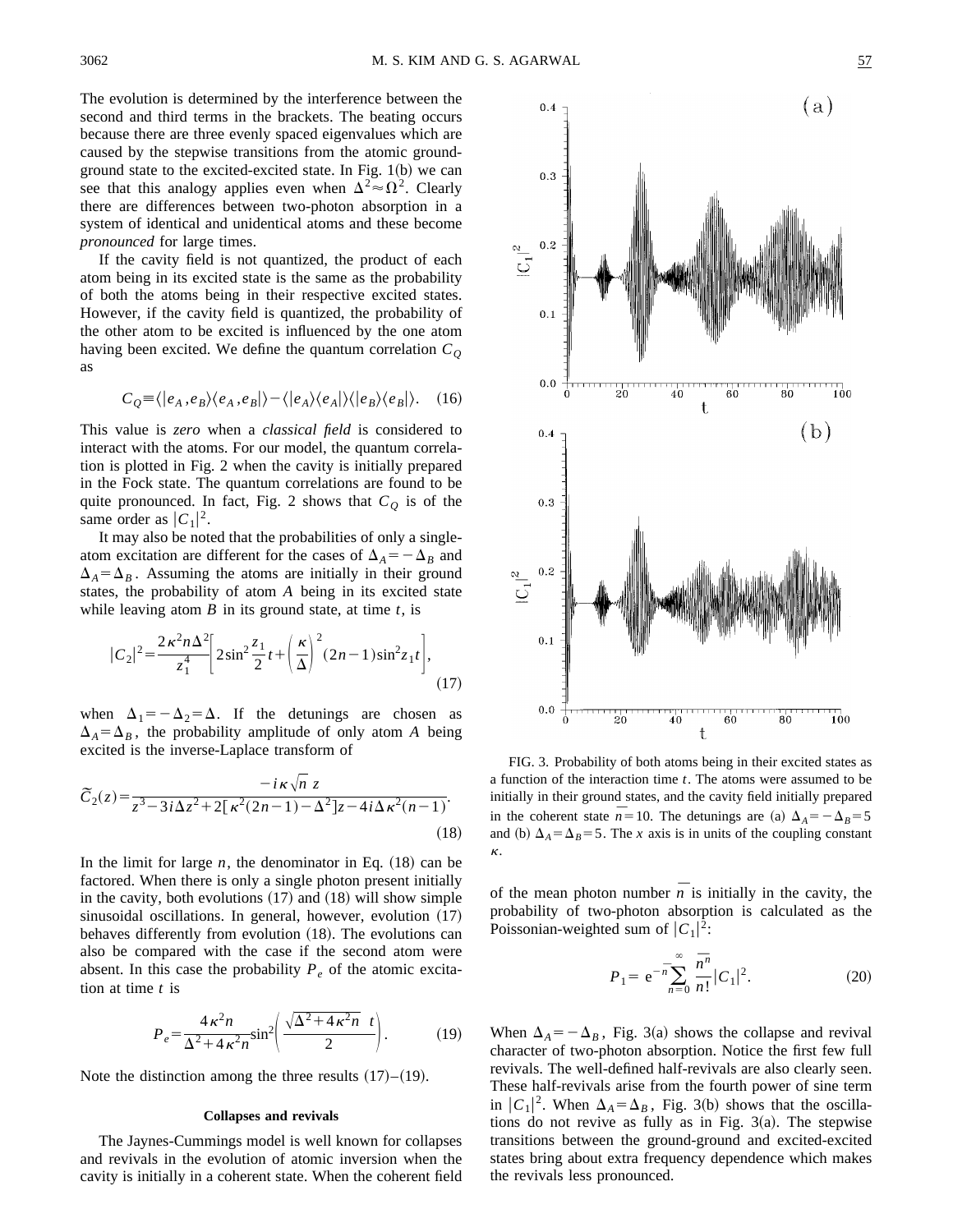

FIG. 4. Quantum correlation when the cavity field is initially prepared in a coherent state of the mean photon number  $n = 10$ . The detunings are  $\Delta_A = -\Delta_B = 5$ . We can see that the quantum correlation also shows collapses and revivals. The *x* axis is in units of the coupling constant  $\kappa$ .

The quantum correlation  $C_Q$  is plotted in Fig. 4 when the cavity field is in the coherent state. We still note large quantum correlations, even though the field is in a coherent state. However, the average number of photons is not large enough for semiclassical limit to apply.

We also find that the revivals and fractional revivals become much more sharp  $(Fig. 5)$  if the field in the cavity has sub-Poissonian statistics; the photon number distribution of the initial cavity field is assumed to be

$$
P(n) = \frac{1}{\sqrt{2\pi}\sigma} \exp\left(-\frac{(n-\bar{n})^2}{2\sigma^2}\right), \quad \sigma = \sqrt{\bar{n}/2}. \quad (21)
$$

## **IV. CONCLUSIONS**

We have studied the dynamics of two unidentical atoms interacting with a single-mode field in a lossless cavity. The atomic transitions are considered to be detuned from the cav-



FIG. 5. Effect of sub-Poissonian statistics on the collapse and revival phenomena in two-photon excitation for  $n = 10$ ,  $\Delta_A = -\Delta_B = 5$ , and  $\sigma^2 = \overline{n}/2$ . The *x* axis is in units of the coupling constant  $\kappa$ .

ity frequency. When the sum of the detunings vanishes, the population density of both the atoms being in their excited states is determined by simple sinusoidal evolution for an initial Fock state cavity field. We have also found that the antisymmetric state is strongly coupled with the symmetric state for the unidentical-atom interaction. In particular, when the detuning is large, the atomic system oscillates between symmetric and antisymmetric states. The collapses and revivals of oscillations in the atomic inversion persist for a longer interaction time for the case of two-photon absorption. We have found that the atomic system is strongly correlated via cavity field when the field is quantized.

## **ACKNOWLEDGMENTS**

We acknowledge support from the Alexander von Humboldt Foundation. This work was supported in part by the Basic Science Research Institute Program (Grant No. BSRI-97-2415), Ministry of Education, Korea.

- [1] M. Goepport Mayor, Naturwissenschaften 17, 932 (1929); Ann. Phys. (Leipzig) **9**, 273 (1931).
- @2# J. E. Bjorkholm and P. F. Lias, Phys. Rev. Lett. **35**, 128 (1974); D. Zei, R. N. Compton, J. A. D. Stockdale, and M. S. Pindzola, Phys. Rev. A 40, 5044 (1989); F. Wang, C. Chen, and D. S. Elliott, Phys. Rev. Lett. **77**, 2416 (1996).
- [3] G. S. Agarwal, Phys. Rev. A 55, 2457 (1997); M. R. Xia, C. Y. Ye, and S. Y. Zhu, Phys. Rev. Lett. **77**, 1032 (1996).
- [4] If  $\omega_A = \omega_B$ , then the two-photon resonance condition becomes identical to the one-photon resonance condition. In this case one has a stepwise transition rather than a two-photon transition.
- @5# G. V. Varada and G. S. Agarwal, Phys. Rev. A **45**, 6721

(1992); M. S. Kim, F. A. M. de Oliveira, and P. L. Knight, Opt. Commun. **70**, 473 (1989).

- [6] F. Varsanyi and G. H. Dieke, Phys. Rev. Lett. 7, 442 (1962); D. L. Dexter, Phys. Rev. 126, 1962 (1962); J. R. Leite and C. B. DeAraujo, Chem. Phys. Lett. **73**, 71 (1980).
- [7] M. J. Stephen, J. Chem. Phys. **40**, 669 (1964); G. S. Agarwal, *Springer Tracts in Modern Physics* (Springer, Berlin, 1974), Vol. 70.
- [8] Squeezed light, rather than the usual quadratic dependence, was shown to lead to a linear intensity dependence of the twophoton absorption transition probability [J. Gea-Banacloche, Phys. Rev. Lett. **62**, 1603 (1989); P. L. Gould and J. Javanainen, Phys. Rev. A  $41$ , 5088  $(1990)$ ]. This has been experi-